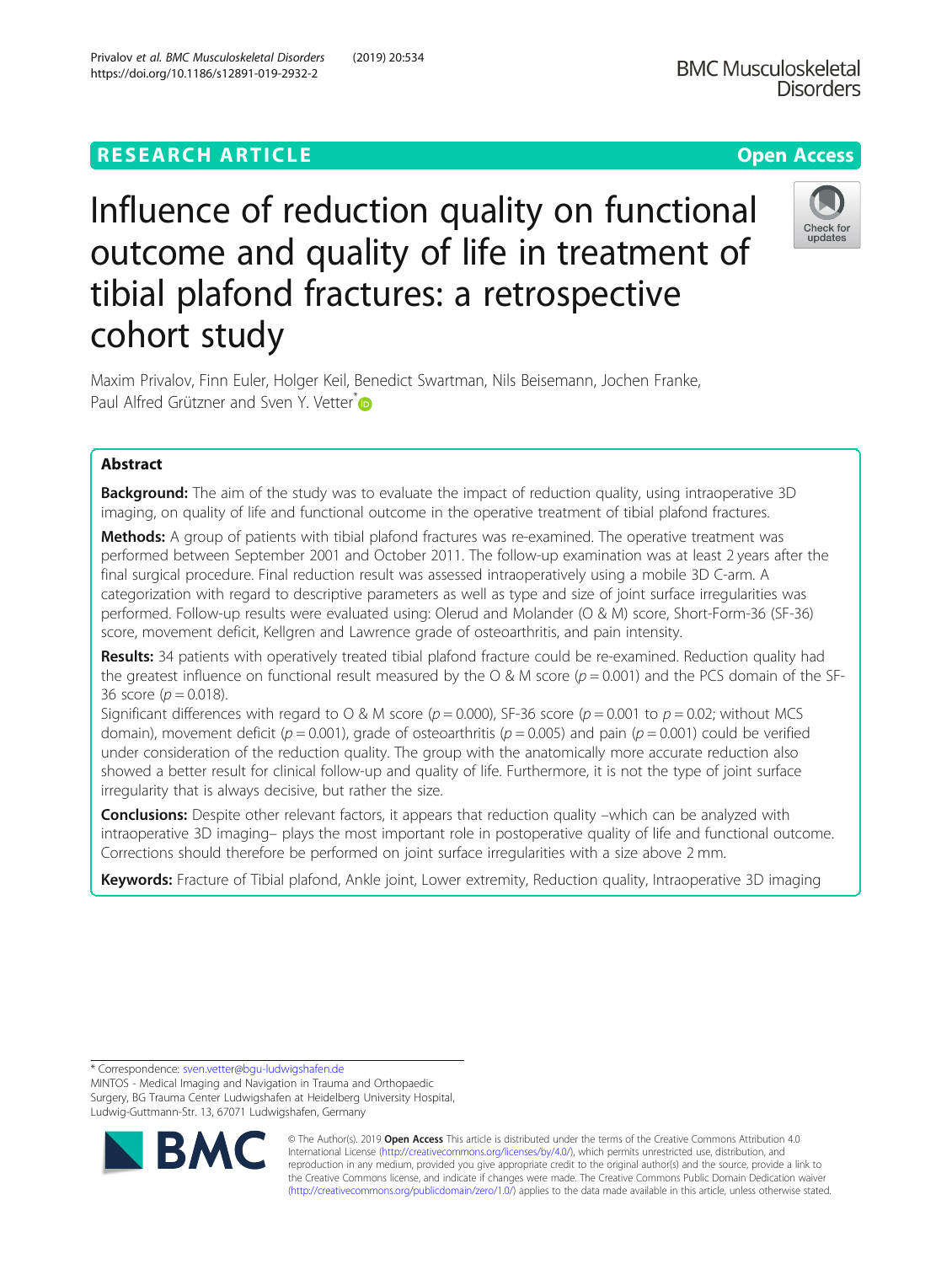# Background

Tibial plafond fractures occur in approximately 5 per 100, 000 people and account for about 5 to 7% of all tibial fractures [[1](#page-6-0)]. More than 30% of all tibial plafond fractures are associated with high-velocity trauma, which makes operative treatment challenging due to complex fragment dislocation and severe soft tissue damage [\[2](#page-6-0)]. An anatomically incorrect reduction, in the sense of axial deviation or graduation of the joint surface, leads to a relevant functional limitation of joint movement and premature arthrosis [\[3](#page-6-0)–[6](#page-6-0)]. Therefore, operative intervention with anatomical reconstruction of the joint structures is often indispensable to achieve a satisfactory clinical outcome [\[5,](#page-6-0) [7](#page-6-0)–[9](#page-6-0)].

Intraoperative assessment of the articular surface and implant placement with conventional fluoroscopy is demanding. Studies using the cadaver model have shown that, even under optimal conditions, analysis of the joint surface and implant placement using conventional fluoroscopy may not be sufficient [\[10](#page-7-0)–[12\]](#page-7-0). The current gold standard for preoperative planning and postoperative assessment of reduction quality and implant placement is computed tomography (CT). However, this is not standardly available for intraoperative evaluations [[13](#page-7-0)].

Postoperative complications in tibial plafond fractures are well known and described in detail in the literature [[14,](#page-7-0) [15\]](#page-7-0). Postoperative detection of a relevant fragment dislocation or implant misplacement can therefore lead to a surgical revision procedure in individual cases. A reliable intraoperative examination regarding the quality of reduction should make it possible to recognize and correct a malalignment during the operation.

Intraoperative 3D imaging using a mobile C-arm can be used to assess the reduction result and implant placement to identify intraoperative conditions requiring correction [[16](#page-7-0)–[21\]](#page-7-0). Several studies have already demonstrated that the use of intraoperative 3D imaging may lead to a relevant intraoperative revision rate of between 14.6 and 36% of the cases, despite the lack of evidence of malreduction or implant misplacement in conventional fluoroscopy [[18](#page-7-0)–[20,](#page-7-0) [22](#page-7-0), [23](#page-7-0)].

Furthermore, only a few studies have investigated the functional outcome and health-related quality of life after operations due to tibial plafond fractures, but without referring to the quality of reduction [[24,](#page-7-0) [25](#page-7-0)]. A study investigating the postoperative outcome of tibial plafond fractures, taking into account the reduction quality assessed by intraoperative cone-beam CT, has not yet been conducted. In most cases, the reduction quality was evaluated postoperatively [[26\]](#page-7-0).

The aim of the study was to investigate the influence of reduction quality in the operative treatment of tibial plafond fractures on quality of life and functional outcome while taking into account the type and size of the joint surface irregularity (assessed using intraoperative 3D imaging).

# **Methods**

# Establishment of the cohort

In the scope of a retrospective, monocentric study, the following exclusion criteria for a group of patients with tibial plafond fractures were applied: concomitant injuries of the same extremity, spinal injuries with neurological symptoms, polytrauma with craniocerebral trauma higher than grade I, preexisting primary and secondary osteoarthritis of the ankle joint and previously suffered injuries of the same anatomical region (e.g. ankle fractures), and postoperative complications (infection, thrombosis, compartment syndrome, flap plastic, revision in external clinics, wound healing disorder, bleeding, necrosis or amputation).

The included patients with tibial plafond fractures, classified as AO/OTA type B and C according to the preoperative CT data, formed the cohort, which was examined during the follow-up. The follow-up examination was at least 2 years after the final surgical procedure. The operative treatment was performed by experienced surgeons in a level I trauma center between September 2001 and October 2011. The final reduction result was assessed intraoperatively using a mobile 3D C-arm (cone-beam CT) (Siremobil-Iso-C-3D, Arcadis-Orbic-3D; Siemens Healthcare GmbH, Erlangen, Germany).

# Differentiation within the cohort

The collective was differentiated according to the following parameters: Age, gender, BMI, concomitant diseases, profession, type of accident (private/work-related), fractured side, type of fracture (type B/C), and concomitant injuries.

Furthermore, patients were retrospectively categorized into two groups regarding the reduction quality. The joint surface was evaluated with a dynamic inspection of the complete 3D data set. After adjusting the standard planes, "steps" in the coronal and sagittal planes were defined as deviations of the subchondral bone along the axial axis, "gaps" as voids between the fracture fragments close to the joint surface, and "defects" as frank depressions in the articular surface. The incongruencies were each measured at the point of their maximum extent. The first group was defined as reduction results with articular surface incongruencies (steps, gaps or defects) of less than or equal to 2 mm in the scan images. The second group included all patients whose incongruencies exceeded 2 mm in size of step, gap or defect. According to this classification, 15 patients were placed in Group I and 19 patients in Group II.

# Follow-up parameters

The results of the follow-up examination were assessed on the same day using the following parameters: Olerud and Molander (O & M) score, Short-Form-36 (SF-36) score, movement deficit, Kellgren and Lawrence grade of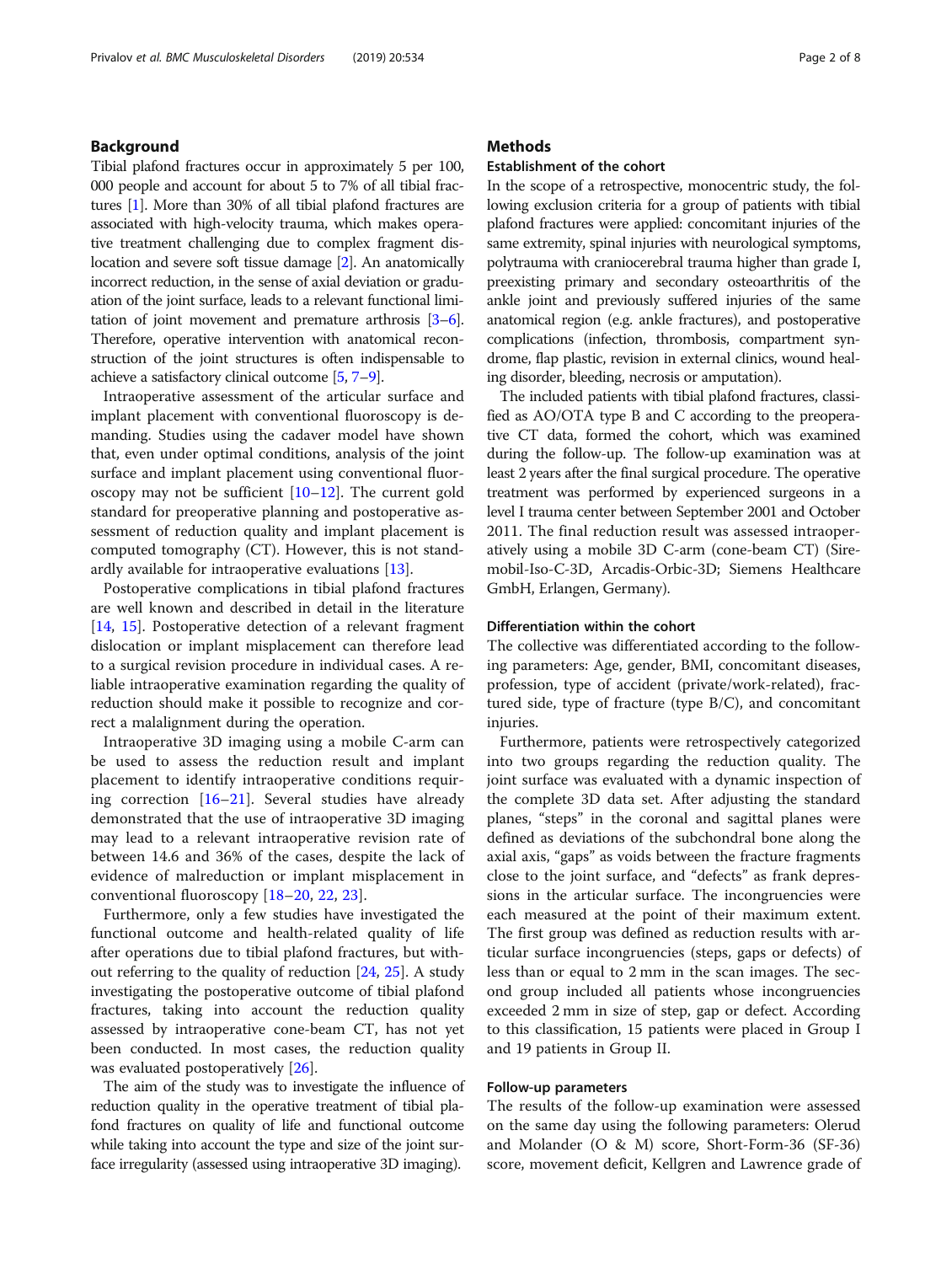osteoarthritis, and pain intensity using a visual analogue scale (VAS).

From the SF-36 score, several scores can be derived, which are assigned to specific categories. In this case, all four domains of the score (Physical Functioning, Role Physical, Bodily Pain and General Health) were used and supplemented by the two summary scores (Physical Component Summary (PCS), Mental Component Summary (MCS)).

The severity of osteoarthritis of the ankle joint was determined using the radiographic classification by Kellgren and Lawrence. In the study, X-rays were taken for the patients with a medical indication necessitating this and who gave their consent. In two patients, no X-ray was taken due to the absence of at least one of the two conditions mentioned.

The range of motion of both ankle joints was measured with a goniometer applying the neutral-zero method and subsequently compared to the healthy contralateral side by forming differences to determine any deficit.

Furthermore, the follow-up included the current intensity of the pain in the affected region that was examined on the VAS.

# Statistical analyses

Group-specific analyses, correlation analyses and multivariate linear regression analyses were performed using the dataset collected. The statistical analysis was carried out using IBM SPSS Statistics 21 (IBM Corporation, Armonk) and Microsoft Excel 2010 (Microsoft Corporation, Redmond).

# Results

#### Descriptive characteristics of the cohort

A total of 34 patients with operatively treated tibial plafond fracture could be re-examined. The average age of the study group, consisting of 8 women and 26 men, was 44.6 years at the time of surgery (SD: 11.87, range: 21–64). Patients averaged  $26.8 \text{ kg/m}^2$  in BMI (SD: 3.46, range: 20.96–36.51). The average period between surgery and follow-up was 64 months (SD: 31.79, range: 24– 131).

Referring to the AO/OTA Classification, 20 of the patients had type B fractures and 14 suffered from type C fractures. In Group I there were 11 type B fractures and 4 type C fractures. In Group II there were 9 type B fractures and 10 type C fractures.

# Olerud & Molander and short-Form-36

On average, the patients surveyed scored 69 points (SD: 24.79, range:  $10-100$ ) in the O & M score. The comparison of both groups according to the reduction quality is shown in Table 1 below. In the SF-36 survey, the PCS averaged 48 points (SD: 10.6, range: 25.22–60.77) and the MCS 51 points (SD: 9.58, range: 27.22–64.83). The PCS score distribution in the two groups is shown in Table [2.](#page-3-0)

# Grade of osteoarthritis

Figure [1](#page-3-0) shows the categorization of the two patient groups according to their grade of osteoarthritis classified by Kellgren and Lawrence.

# Range of motion

Figure [2](#page-4-0) shows the number of patients with the deficit of range of motion depending on the group affiliation for the reduction result.

# Pain intensity

The mean value for the intensity of pain, according to the VAS, was 2.88 and the median was 2.5 (SD: 2.57, range: 0–8). The illustration of the group-specific results for the VAS is shown in Table [3](#page-4-0).

### Group-specific comparison concerning reduction quality

The O & M score could be significantly influenced by the reduction quality ( $p = 0.000$ ): The mean difference was 34 points (SE: 6.32).

Significant association of SF-36 score with reduction quality could also be observed ( $p = 0.001$  to  $p = 0.02$ ; without MCS domain): In the comparison of the PCS domain, the mean difference amounted to 10 points  $(p = 0.003;$  SE: 3.25). There were no significant differences with regard to the MCS domain of the SF-36 score  $(p = 0.142)$ .

There were significant differences of movement deficit when reduction quality was compared  $(p = 0.001)$ : The mean ranks of the good reduction group were lower (11.50°) than the mean ranks of the suboptimal reduction group  $(22.24^{\circ})$ .

Significant deviation in pain level, captured by VAS, depending on reduction quality ( $p = 0.001$ ) was found: The mean difference was 2.77 (SE: 0.76).

Table 1 Descriptive statistics for the Olerud and Molander scores with comparison of the groups (Group I = good reduction; Group  $II =$  suboptimal reduction). The values correspond to the scores achieved

| Reduction quality | Mean  | Median | Standard deviation | Min.  | Max.   | 25%-Percentile | 75%-Percentile |
|-------------------|-------|--------|--------------------|-------|--------|----------------|----------------|
|                   |       |        |                    |       |        |                |                |
| Group I           | 88.00 | 95.00  | 5.09               | 60.00 | 100.00 | 82.50          | 100.00         |
| Group II          | 54.21 | 55.00  | 20.43              | 10.00 | 100.00 | 45.00          | 65.00          |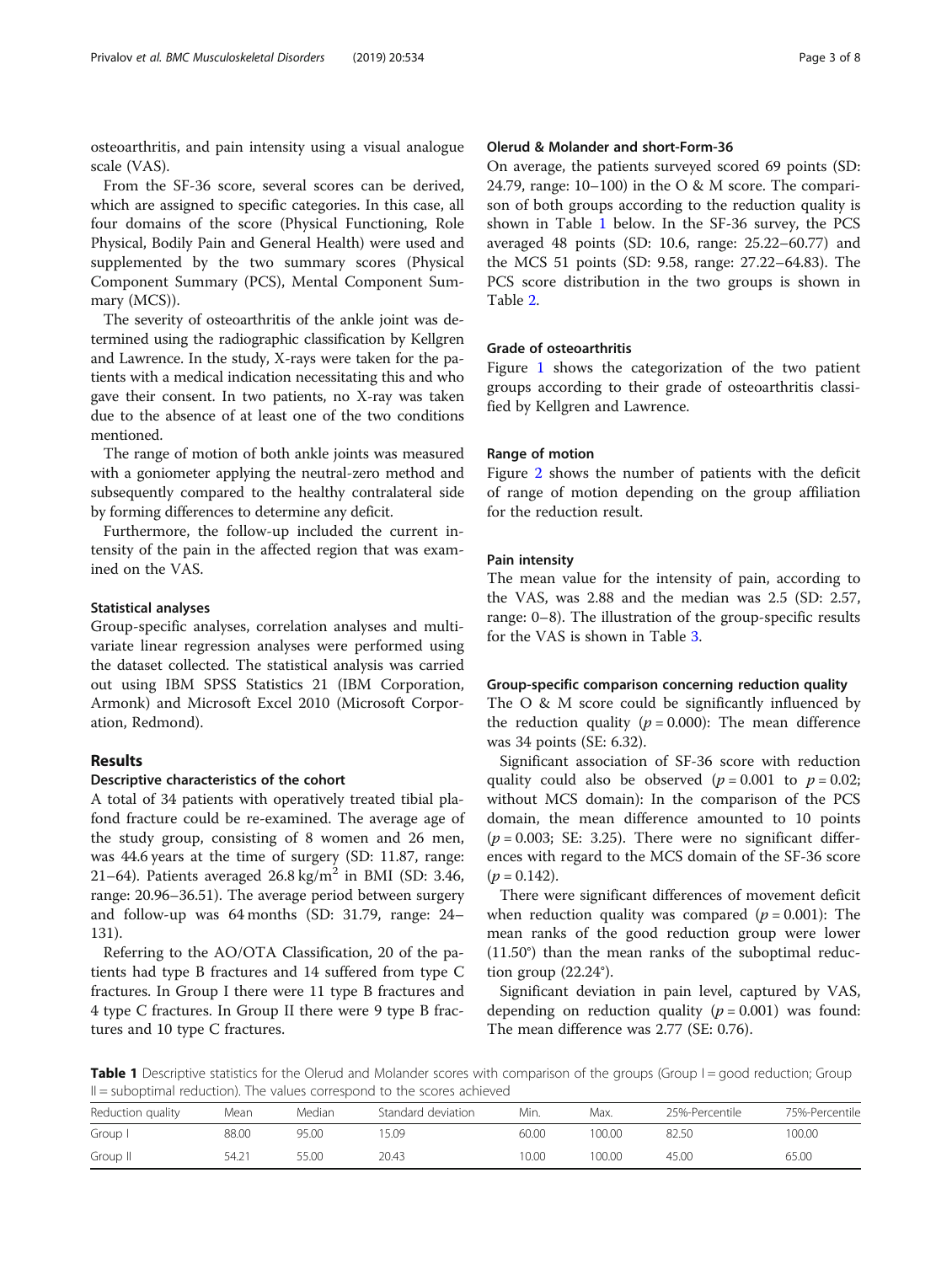| Tequetion, Group ii – supopumar requetion). The values correspond to the scores achieved |       |        |                    |       |       |                |                |  |
|------------------------------------------------------------------------------------------|-------|--------|--------------------|-------|-------|----------------|----------------|--|
| Reduction quality                                                                        | Mean  | Median | Standard deviation | Min.  | Max.  | 25%-Percentile | 75%-Percentile |  |
| Group I                                                                                  | 53.97 | 57.93  | 7.64               | 35.52 | 60.77 | 48.17          | 59.40          |  |
| Group II                                                                                 | 43.73 | 43.12  | 0.58               | 25.22 | 60.61 | 34.91          | 51.97          |  |

<span id="page-3-0"></span>Table 2 Descriptive statistics with score distribution for the Physical Component Summary (SF-36) in both groups (Group I = good reduction; Group II = suboptimal reduction). The values correspond to the scores achieved

A significantly different distribution between Group I and Group II concerning the grade of osteoarthritis ( $p =$ 0.005) could be seen (Fig. 1).

In summary, the group with the anatomically more accurate reduction showed a better result in terms of clinical follow-up and quality of life except for the MCS domain of the SF-36.

# Group-specific comparison concerning descriptive parameters

No significant differences could be found concerning age ( $p = 0.836$ ), sex ( $p = 0.231$ ), BMI ( $p = 0.151$ ), type of fracture  $(p = 0.127)$  or period between surgery and follow-up ( $p = 0.996$ ) in the groups differentiated according to reduction quality.

Significant distribution differences were observed with regard to nicotine abuse ( $p = 0.002$ ), profession with heavy physical work ( $p = 0.014$ ) and concomitant injuries  $(p = 0.004)$ , whereby these were predominantly found in the suboptimal reduction group (Group II).

Nicotine consumption had a significant influence on the O & M score ( $p = 0.003$ ) and the profession category with heavy physical stress showed a significant influence on the movement deficit ( $p = 0.000$ ), which in each case was associated with a worse outcome. The degree of concomitant injuries correlated negatively with the O & M score ( $p = 0.009$ ,  $r = -0.442$ ) as well as with the Role Physical domain of SF-36 ( $p = 0.042$ ,  $r = -0.351$ ) and was associated with a worse result in the range of motion ( $p =$ 

0.008,  $r = 0.446$ ) along with the pain intensity ( $p = 0.005$ ,  $r = 0.472$ ). The other parameters remained unaffected.

A correlation between the period for the follow-up examination and the individual examination parameters could not be observed either ( $p = 0.200 - 0.937$ ,  $r = 0.160$ ).

# Group-specific comparison concerning type of articular surface irregularities

Table [4](#page-5-0) lists the descriptive statistics regarding the O & M scores depending on the type of articular surface irregularity. Only the group of patients with steps differed significantly from those with the combination of gaps and defects ( $p = 0.034$ ). None of the other groups provided significant differences regarding the comparison of their mean values in the O & M scores.

When parameters (SF-36, range of motion, arthrosis, VAS) were considered, no significant differences could be found concerning the different types of joint surface irregularities ( $p = 0.076 - 0.234$ ).

# Group-specific comparison concerning size of articular surface irregularities

The width of the gaps ranged from 0 to 8.3 mm (SD: 1.74), the range of defects was 0 to 9 mm (SD: 2.7) and the steps varied from 0 to 4.7 mm (1.27).

The correlations between the O & M Score and the step, gap, and defect sizes revealed the results listed in Table [5](#page-5-0), whereby only the defect size correlated

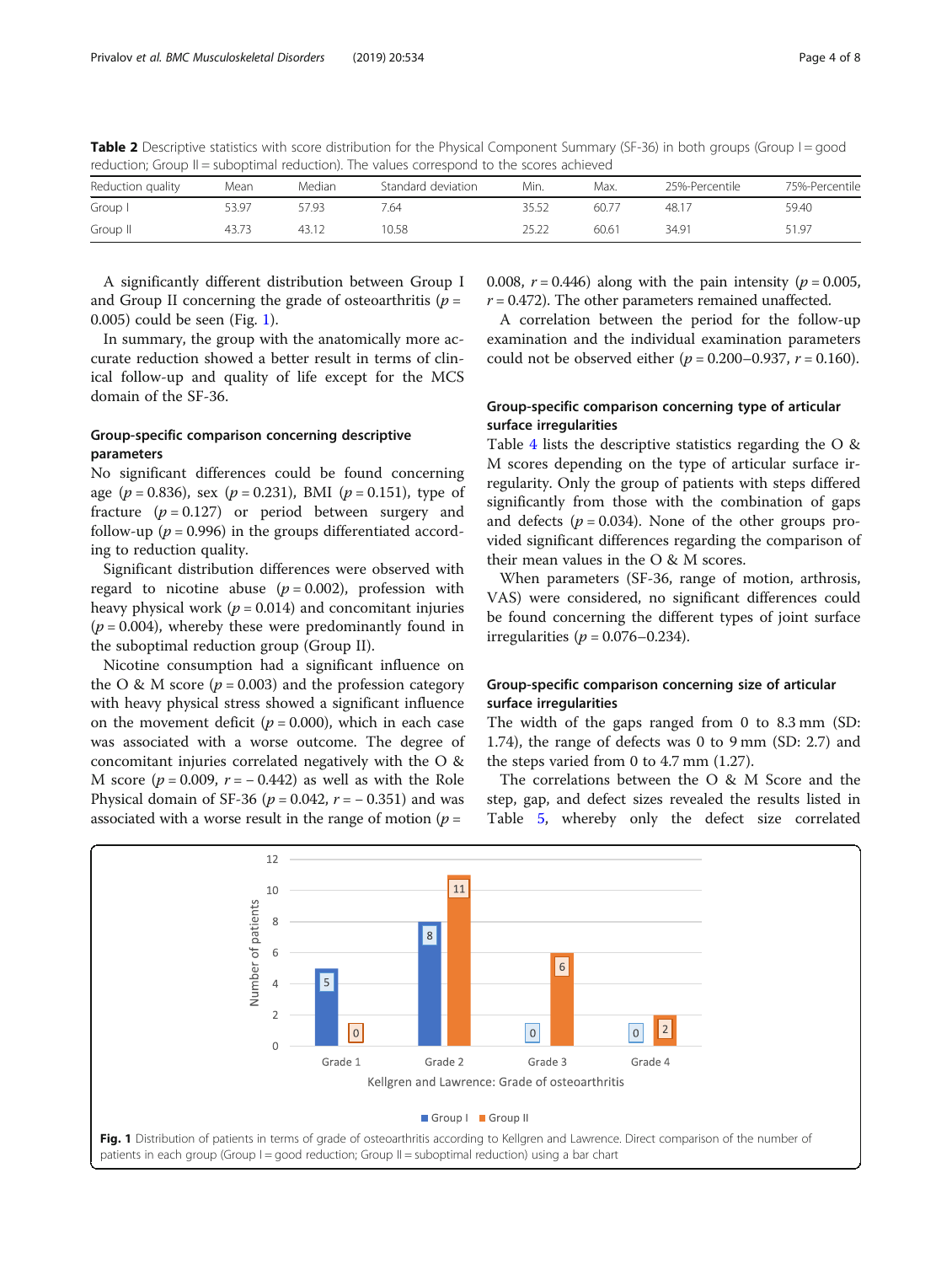<span id="page-4-0"></span>

significantly ( $p = 0.005$ ;  $r = -0.470$ ) with the O & M Score. The score decreased with increasing defect size.

The correlation analysis according to Pearson regarding the size of the specific joint surface irregularities and the six domains of the SF-36 score did not yield any significant results.

The irregularity sizes correlated with the movement deficits. Only the defect size demonstrated significant results in the correlation analysis with the extension deficit  $(p = 0.038; r = 0.358)$ , the flexion deficit  $(p = 0.041; r =$ 0.353), and the total deficit ( $p = 0.013$ ;  $r = 0.420$ ). The Spearman coefficients were positive.

The step size ( $p = 0.807$ ) and defect size ( $p = 0.084$ ) did not correlate significantly with the grade of osteoarthritis. However, the gap size correlated significantly ( $p =$ 0.035) and the Spearman coefficient was positive. A larger gap in the articular surface resulted in a higher grade of osteoarthritis.

The VAS did not correlate significantly with either the step size or the gap size. The defect size, however, showed a significant result ( $p = 0.012$ ). The Pearson coefficient was positive  $(r = 0.425)$ . It could therefore be concluded that larger defects were associated with higher values on the VAS.

Most important influencing factor related to the outcome According to the multivariate linear regression analyses of this study, the reduction quality had the greatest influence on the functional result after operatively treated tibial plafond fracture determined by the O & M score ( $p = 0.001$ ) and the PCS domain of the SF-36 score  $(p = 0.018)$ .

# **Discussion**

The operative treatment of intra-articular tibial plafond fractures remains difficult even for the experienced trauma surgeon, since the intraoperative assessment of the tibial joint surface and the implant placement using conventional fluoroscopy is limited [\[27](#page-7-0)–[30\]](#page-7-0). The aim of this study was to evaluate the impact and benefit of reduction quality, using intraoperative 3D imaging criteria, in terms of postoperative outcome on the follow-up of 34 patients with tibial plafond fractures type B and C according to the AO classification.

Previous publications with a smaller number of cases showed that intraoperative 3D imaging may be beneficial for the operative treatment of tibial plafond fractures [[16,](#page-7-0) [18](#page-7-0)–[20](#page-7-0)]. Studies dealing with functional outcome and health-related quality of life after operations due to tibial plafond fractures have already been published. In a comparison of hybrid external fixation versus two-stage management with final plate fixation, Cisneros et al. describe persistent pain (Numerical Rating Scale 2.64–3.1) in 31 patients with tibial plafond fractures at a follow-up after 2 years. In the context of a follow-up examination of 21 patients after a median period of 3 years, Stengel

**Table 3** Descriptive statistics for pain intensity using the visual analogue scale with a comparison of the two groups (Group  $I =$ good reduction; Group II = suboptimal reduction). The values of pain intensity are on a scale from 1 to 10

| discussional and also come about the analysis the concerns of leave constrained and account them to be a the |      |        |                    |      |      |                |                |
|--------------------------------------------------------------------------------------------------------------|------|--------|--------------------|------|------|----------------|----------------|
| Reduction quality                                                                                            | Mean | Median | Standard deviation | Min. | Max. | 25%-Percentile | 75%-Percentile |
| Group I                                                                                                      | .33  | .00    | 1.88               | 0.00 | 7.OC | 0.00           | 2.00           |
| Group II                                                                                                     |      | 5.00   | 2.40               | 0.00 | 8.00 | 3.00           | 5.50           |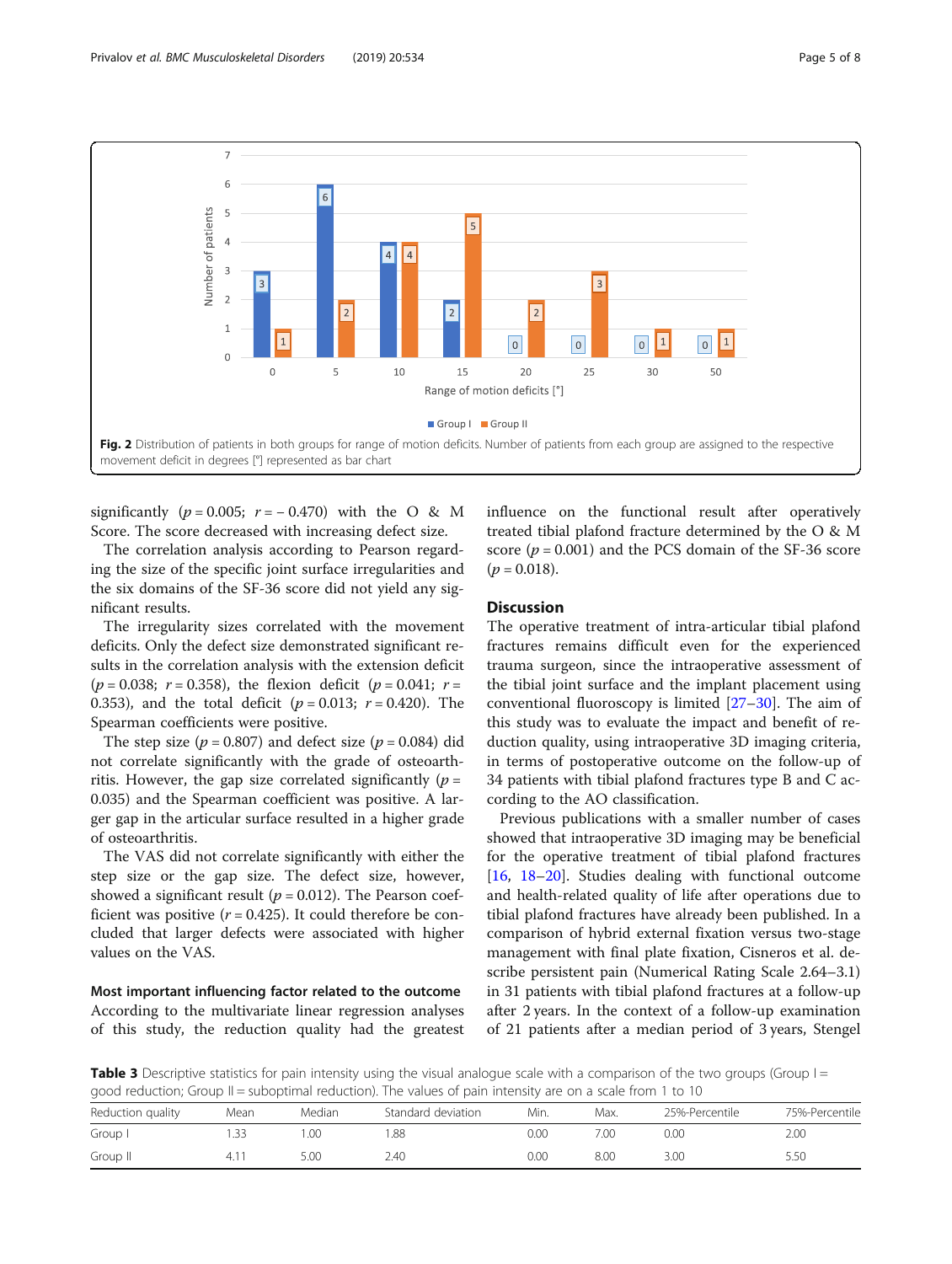| Type of joint surface irregularities | N              | Mean   | Standard deviation | Min.   | Max.   |
|--------------------------------------|----------------|--------|--------------------|--------|--------|
| Step                                 | 4              | 97.50  | 2.89               | 95.00  | 100.00 |
| Gap                                  | 9              | 68.89  | 24.47              | 40.00  | 100.00 |
| Defect                               | $\overline{2}$ | 60.00  | 21.21              | 45.00  | 75.00  |
| $Step + gap$                         | 9              | 72.22  | 17.34              | 45.00  | 95.00  |
| Step + defect                        | 4              | 51.25  | 18.87              | 25.00  | 65.00  |
| $Gap + defect$                       | $\overline{4}$ | 41.25  | 24.28              | 10.00  | 65.00  |
| None                                 | $\overline{2}$ | 100.00 | 0.00               | 100.00 | 100.00 |
| Total                                | 34             | 69.12  | 24.79              | 10.00  | 100.00 |

<span id="page-5-0"></span>Table 4 Descriptive statistics of the Olerud and Molander Score with distribution regarding the type of single and combined joint surface irregularities. The values correspond to the scores achieved

et al. showed that the functional prognosis in SF-36, especially considering the PCS and MCS, and the associated quality of life of tibial plafond fractures remain unsatisfactory despite clear improvements in surgical management. Compared with the population-based norm, the function and range of motion of the affected ankle joint were significantly reduced [[24](#page-7-0)–[26](#page-7-0)]. Similar results could also be observed in our investigations using the VAS, as well as the clear deviation of the PCS in SF-36 from the normal population. Investigations evaluating the postoperative outcome of tibial plafond fractures in conjunction with anatomical reduction using intraoperative 3D imaging criteria have not yet been published.

Previous studies focused on whether an anatomically correct reduction of the tibial joint surface in tibial plafond fractures results in a prognostic difference in patient outcomes. These studies concluded that remaining joint gaps or steps of more than 2 mm after the reduction and axial deviations in the frontal or sagittal plane of more than 5 degrees could lead to poorer clinical results and higher osteoarthritis rates [\[5](#page-6-0), [31](#page-7-0)–[35](#page-7-0)]. Resch et al. could even demonstrate that a postoperative incongruity of the articular surface is followed by heavier arthrosis than a comparable incongruity after conservative treatment [\[33](#page-7-0)]. De-las-Heras-Romero et al. analyzed the impact of intra-articular tibial plafond fractures and the predictive factors on patients' quality of life. They had already revealed that fracture severity, reduction quality, and arthrosis were the main prognostic factors, and showed that the SF-36 scores (PCS 54.8; MCS 63.3) and the Olerud and Molander score (60.1) are significantly lower than in the age-matched general population [\[26](#page-7-0)]. Our investigations also provided a similar result. Patients with poorer reduction results, in terms of gaps, steps, and articular surface irregularities of more than 2 mm, also showed significantly worse results in terms of quality of life and clinical-functional outcome. Moreover, the correlation analysis between the size of the irregularity and the movement deficit showed positive Spearman coefficients, which is why it could be concluded that large defects were associated with large movement deficits. Secondly, regression analyses, regardless of group affiliation, confirmed that the reduction result is the most important factor affecting postoperative outcome.

The investigations of Falzarano et al. provided a similar result: In a comparison of the different surgical techniques for the treatment of tibial plafond fractures, they showed that incorrect reduction can lead to changes in the sagittal balance line for foot loading and pace training, regardless of the type of surgical procedure [\[36](#page-7-0)]. Therefore, an anatomically correct reduction and restoration of the joint surface is desirable. On the one hand, the choice of the optimal operative procedure is essential. For instance, the study by Bisaccia et al. showed that the locked plate is more advantageous than the intramedullary nail in the treatment of distal extraarticular tibial fractures in terms of an anatomically correct reduction of the fracture with a lower rate of non-unions [[37\]](#page-7-0). On the other hand, intraoperative 3D imaging may already provide additional information during the initial operative procedure and may therefore enable the surgeon to intraoperatively perform corrections of the reduction and implant [\[18](#page-7-0)–[20](#page-7-0), [22](#page-7-0), [23](#page-7-0)]. This can potentially avoid the need for revision surgery, decrease the associated perioperative risks for the patient, and at the same time positively influence the long-term outcome.

Table 5 Pearson correlation analysis between the Orelud and Molander Score and the size of the different joint surface irregularities

|                         |                                 | Step size | Gap size | Defect size |
|-------------------------|---------------------------------|-----------|----------|-------------|
| Olerud & Molander Score | Pearson correlation coefficient | $-0.230$  | $-0.201$ | $-0.470$    |
|                         | Sig. (2-tailed)                 | 0.896     | 0.254    | 0.005       |
|                         |                                 | 34        | 34       | 34          |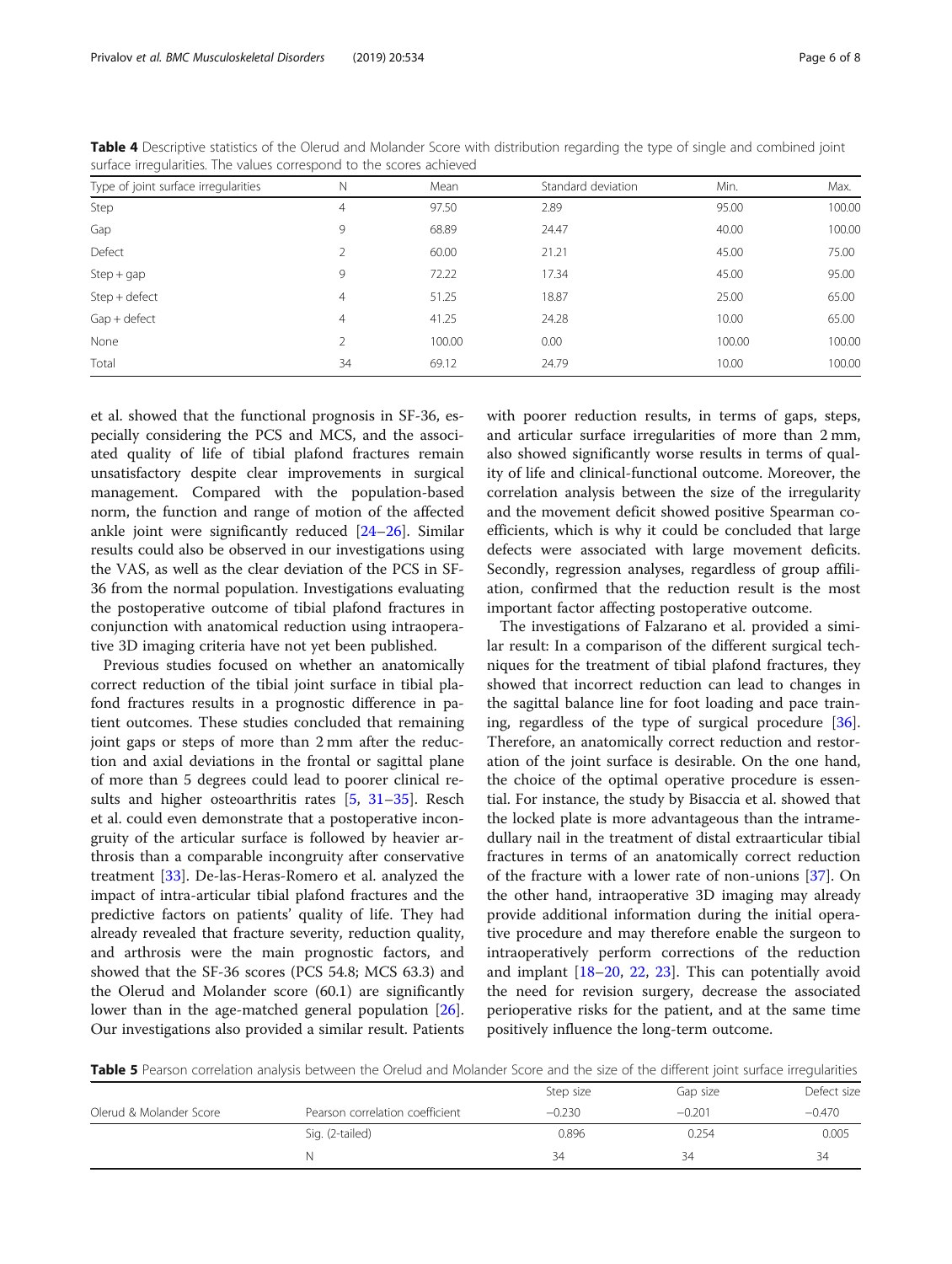<span id="page-6-0"></span>Smoking as a risk factor correlated significantly with the Olerud and Molander score. Nicotine consumption led to a lower score. Since this risk factor with a significant distribution difference was found predominantly in Group II, nicotine consumption, in addition to reduction quality, also plays an important role in follow-up outcome. The negative effect of nicotine consumption on osteogenesis and fracture healing has already been well demonstrated in vitro and in vivo test series [[38](#page-7-0), [39](#page-7-0)]. Furthermore, a recent study showed that nicotine consumption influences pain perception and therefore smokers are dependent on significantly more analgesics postoperatively [\[40](#page-7-0)]. Other studies reported smoking as a predictive factor for musculoskeletal complaints, defined as having pain and/or stiffness in muscles and joints [\[41](#page-7-0)].

In addition to smoking, physical stress at work played a decisive role in both groups and had a negative influence on the outcome. A meta-analysis of distal radius fractures showed a similar result, but a correlation could also be demonstrated in the surgical treatment of proximal humerus fractures [\[42,](#page-7-0) [43\]](#page-7-0).

Concomitant injuries in the area of the affected body region leading to worse clinical results can be confirmed for almost every type of fracture. However, for concomitant injuries in other body regions it could only be shown that these usually lead to a longer hospital stay, which is associated with a higher mortality rate in elderly patients in particular. Generally, this had no influence on the outcome of the examined injury [\[44,](#page-7-0) [45](#page-7-0)]. In contrast, in our study, the concomitant injuries, secondary to the reduction result, showed a negative influence on four of the evaluated outcome parameters.

The study has several limitations. The absolute number of 34 participants was quite low and so allows only a limited statement about the overall population. Furthermore, the resulting high range made the statistical evaluation of some results difficult. Nevertheless, given the low incidence of the type of injury, the fact that type B and C fractures are very rare, and the long follow-up period, the number of patients examined compared to other studies is actually very high.

# Conclusions

In conclusion, the established reduction criteria in intraoperative 3D imaging appear to have the highest impact on postoperative quality of life and functional outcome despite other relevant factors such as nicotine consumption, concomitant injuries or profession with heavy physical stress.

Furthermore, it is not the type of joint surface irregularity that is always decisive, but rather the size. This should be considered in the reduction analysis and corrected if necessary, especially if the surface irregularity is above 2 mm.

#### Abbreviations

ANOVA: Analysis of variance; BMI: Body mass index; CT: Computed tomography; MCS: Mental Component Summary; O & M: Olerud and Molander; PCS: Physical Component Summary; SD: Standard deviation; SE: Standard error; SF-36: Short-Form-36; VAS: Visual analogue scale

#### Acknowledgements

We acknowledge financial support by Deutsche Forschungsgemeinschaft within the funding programme Open Access Publishing, by the Baden-Württemberg Ministry of Science, Research and the Arts and by Ruprecht-Karls-Universität Heidelberg.

#### Authors' contributions

MP initiated the study design and drafted the manuscript. BS, HK, and NB developed the concept and the modalities. FE and NB performed the clinical examinations and contributed to the data collection. FE and MP carried out the statistical analysis and the interpretation of data. SV provided specialist input and commented on the results. SV, JF, and PG supervised the study and participated in revising the manuscript. All authors read and approved the final manuscript.

#### Funding

The research group had grants/grants pending and technical support from Siemens (Erlangen, Germany). Siemens had no involvement in the study design, collection, analysis, and interpretation of data, the writing of the manuscript, and the decision to submit the manuscript for publication.

#### Availability of data and materials

The datasets used and analyzed during the current study are available from the corresponding author on request.

#### Ethics approval and consent to participate

The Ethics Commission of the Rheinland-Pfalz Medical Association (Mainz, Germany) approved the proposal of this study under reference number 837.251.12 (8352-F) in its meeting on 4 July 2012, and written informed consent was obtained from all patients.

#### Consent for publication

Not applicable.

#### Competing interests

PG and JF are paid members of an advisory board for Siemens. MP, FE, HK, BS, NB, and SV declare that they have no competing interests.

# Received: 16 July 2019 Accepted: 1 November 2019 Published online: 13 November 2019

#### References

- 1. Topliss CJ, Jackson M, Atkins R. Anatomy of pilon fractures of the distal tibia. J Bone Joint Surg Br. 2005;87:692–7.
- 2. Cole PA, Mehrle RK, Bhandari M, Zlowodzki M. The pilon map: fracture lines and comminution zones in OTA/AO type 43C3 pilon fractures. J Orthop Trauma. 2013;27(7):e152–6.
- 3. Borrelli J Jr, Ellis E. Pilon fractures: assessment and treatment. Orthop Clin North Am. 2002;33(1):231–45 x.
- 4. Marsh JL, Weigel DP, Dirschl DR. Tibial plafond fractures. How do these ankles function over time? J Bone Joint Surg Am. 2003;85-A(2):287–95.
- 5. Mehta S, Gardner MJ, Barei DP, Benirschke SK, Nork SE. Reduction strategies through the anterolateral exposure for fixation of type B and C pilon fractures. J Orthop Trauma. 2011;25(2):116–22.
- 6. Ruedi T. Fractures of the lower end of the tibia into the ankle joint: results 9 years after open reduction and internal fixation. Injury. 1973;5(2):130–4.
- 7. Assal M, Ray A, Stern R. The extensile approach for the operative treatment of high-energy pilon fractures: surgical technique and soft-tissue healing. J Orthop Trauma. 2007;21(3):198–206.
- 8. Bhattacharyya T, Crichlow R, Gobezie R, Kim E, Vrahas MS. Complications associated with the posterolateral approach for pilon fractures. J Orthop Trauma. 2006;20(2):104–7.
- 9. Sirkin M, Sanders R, DiPasquale T, Herscovici D Jr. A staged protocol for soft tissue management in the treatment of complex pilon fractures. J Orthop Trauma. 1999;13(2):78–84.